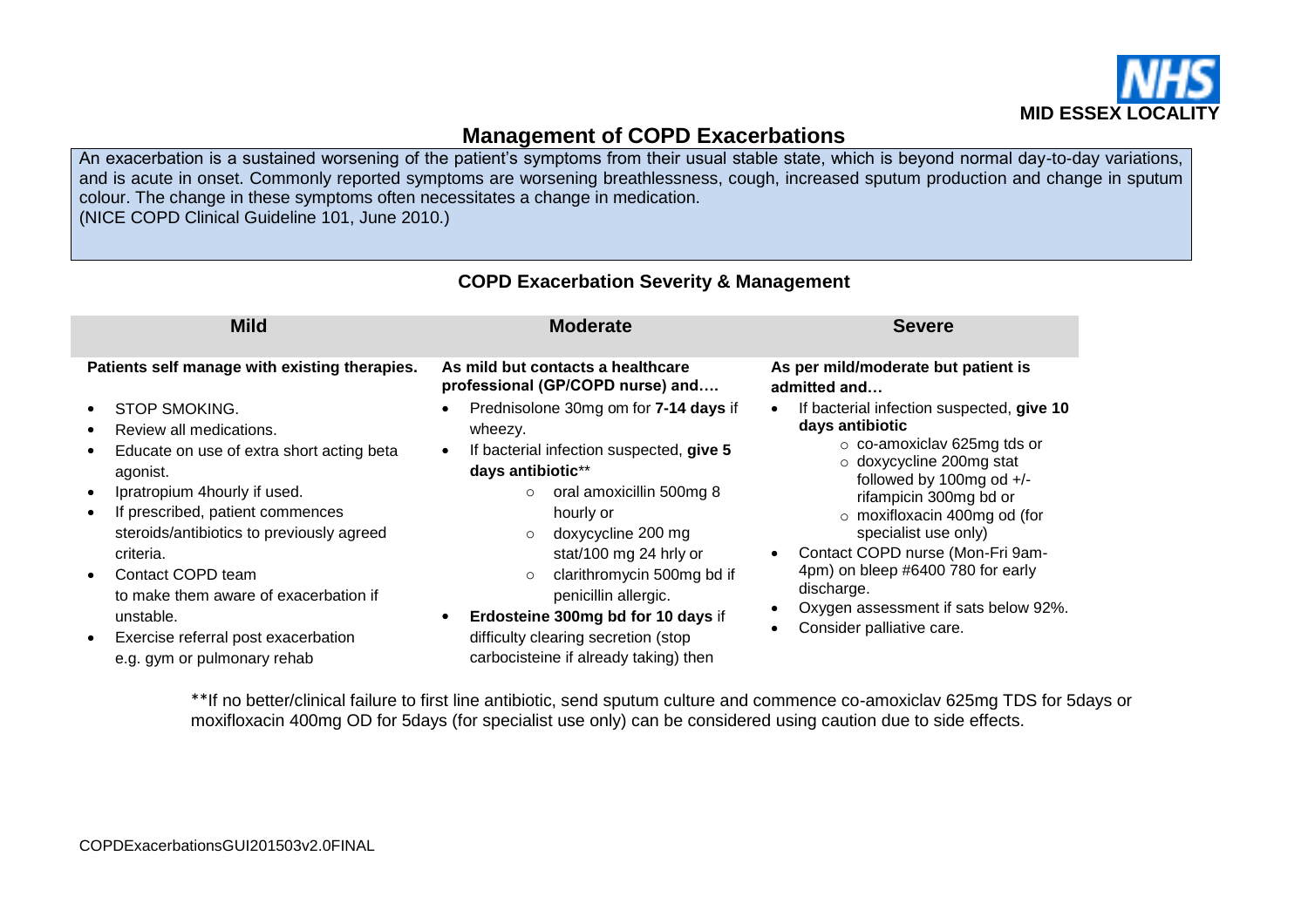

## Flow chart for assessment for hospital admission

### **Worsening symptoms**

- Increased breathlessness and wheeze
- Increased sputum volume
- Purulent (yellow or green) sputum
- Non-specific symptoms including fever, fatigue, disturbed sleep or confusion

#### **Assess patient**

- Increase in severity of symptoms
- Severe background COPD
- Onset of new physical signs (e.g. peripheral oedema, cyanosis)
- Failure to respond to initial treatment (if medication already increased)
- Significant co-morbidities
- Older age
- Poor home support
- Confusion
- Impaired consciousness level
- New arrhythmias
- Diagnostic uncertainty



#### **Hospital interventions might include:**

- CXR, ABG, FBC, U&Es, cultures (if pyrexial > 38˚C
- Consider NIV
- Consider IV antibiotics, diurectics and prophylactic enoxaparin.

#### **Assisted discharge/admission prevention**

#### **Inclusion criteria**

- Anyone with an exacerbation of COPD
- Not complicated by other comorbidities

#### **Exclusion criteria**

- New changes on chest x-ray
- Pneumonia
- $\bullet$  pH  $lt; 7.35$
- New acute confusion
- 24 hours nursing care required

### **Useful contacts:**

COPD team: Telephone 0300 131 0111 Email [provide.copdservice@nhs.net](mailto:provide.copdservice@nhs.net)